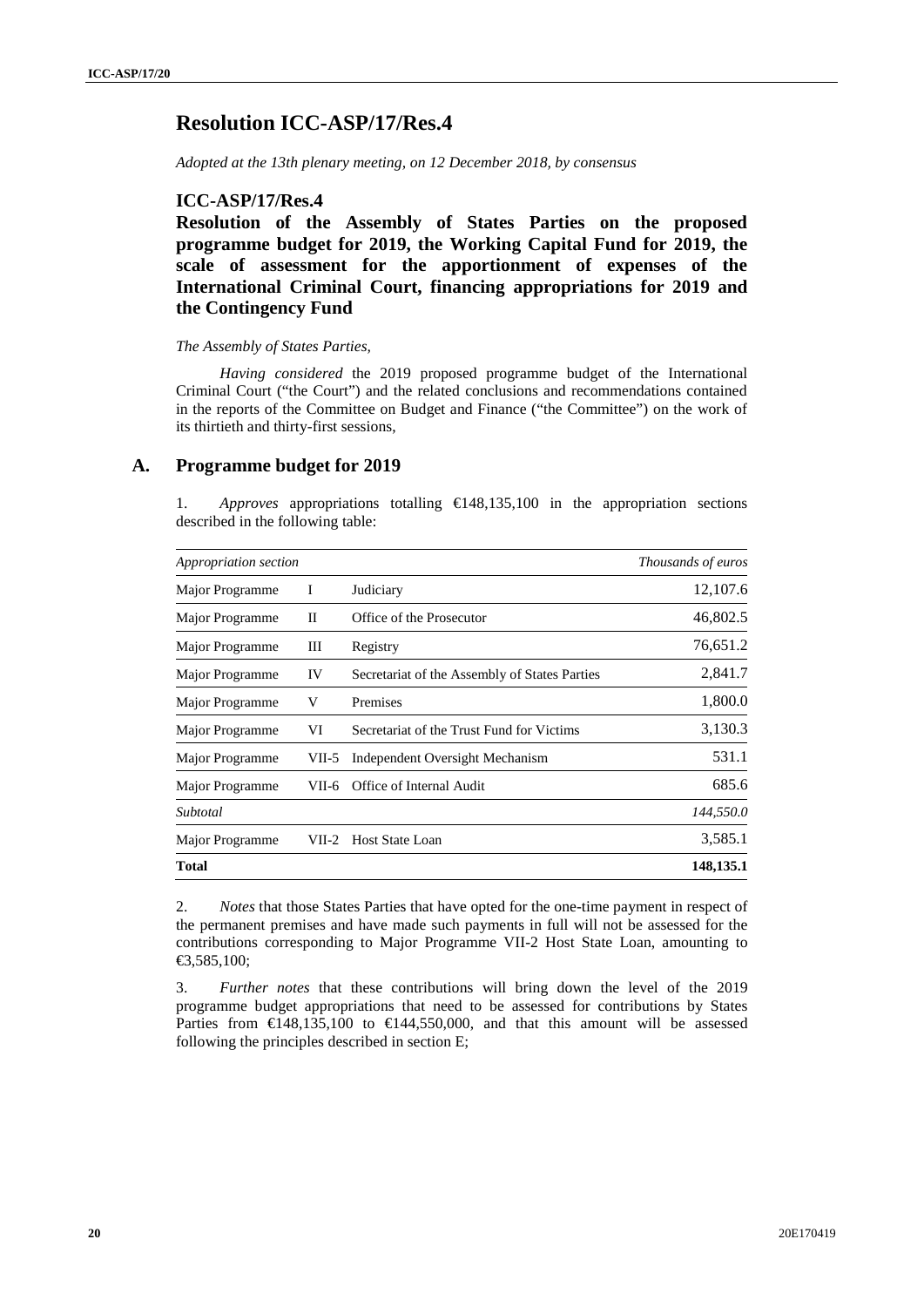|              |    | Office<br>of the<br>Judiciary Prosecutor Registry |     | Secretariat,   |                | Assembly Secretariat, Independent Office of<br>of States Trust Fund Oversight Internal<br>Parties for Victims Mechanism | Audit          | Total |
|--------------|----|---------------------------------------------------|-----|----------------|----------------|-------------------------------------------------------------------------------------------------------------------------|----------------|-------|
| <b>USG</b>   |    | 1                                                 |     |                |                |                                                                                                                         |                | 1     |
| ASG          |    | 1                                                 | 1   |                |                |                                                                                                                         |                | 2     |
| $D-2$        |    |                                                   |     |                |                |                                                                                                                         |                |       |
| $D-1$        |    | 3                                                 | 3   | 1              | 1              |                                                                                                                         | 1              | 9     |
| $P-5$        | 3  | 18                                                | 23  | 1              |                | 1                                                                                                                       |                | 46    |
| $P-4$        | 3  | 36                                                | 43  | 1              | $\overline{4}$ | 1                                                                                                                       | 1              | 89    |
| $P-3$        | 21 | 77                                                | 84  | 1              | 2              |                                                                                                                         | 1              | 186   |
| $P-2$        | 12 | 71                                                | 89  | 1              |                | 1                                                                                                                       |                | 174   |
| $P-1$        |    | 33                                                | 5   |                |                |                                                                                                                         |                | 38    |
| Subtotal     | 39 | 240                                               | 248 | 5              | $\overline{7}$ | $\mathfrak{Z}$                                                                                                          | $\mathfrak{Z}$ | 545   |
| GS-PL        | 1  | 1                                                 | 15  | $\overline{2}$ |                |                                                                                                                         |                | 19    |
| GS-OL        | 11 | 79                                                | 312 | 3              | 2              | 1                                                                                                                       | 1              | 409   |
| Subtotal     | 12 | 80                                                | 327 | 5              | $\overline{c}$ | 1                                                                                                                       | 1              | 428   |
| <b>Total</b> | 51 | 320                                               | 575 | 10             | 9              | 4                                                                                                                       | 4              | 973   |

4. *Further approves* the following staffing tables for each of the above appropriation sections:

# **B. Working Capital Fund for 2019**

*The Assembly of States Parties,*

*Recalling* that the Working Capital Fund was established to ensure that the Court be able to meet short-term liquidity problems pending receipt of assessed contributions,<sup>1</sup>

*Noting* the recommendation of the Committee at its twenty-seventh session to reinstate the Working Capital Fund to represent approximately one month's expenditure of the Court's 2016 approved budget ( $\in$ 1.6 million),<sup>2</sup>

*Further noting* that the Committee recommended a consideration of a multi-year funding timetable, $3$ 

1. *Notes* that the Working Capital Fund for 2018 was established in the amount of €11.6 million;

2. *Further notes* that the current level of the Working Capital Fund is  $\Theta$ .1 million;

3. *Resolves* that the Working Capital Fund for 2019 shall be established in the amount of €11.6 million, and *authorizes* the Registrar to make advances from the Fund in accordance with the relevant provisions of the Financial Regulations and Rules of the Court;

4. *Welcomes* the decision of the Committee to consider the level of precautionary reserves and the liquidity issue at its thirty-second session in 2019 in light of further experience; and

5. *Decides* that the Court may only use the surplus funds and funds received from the payment of outstanding contributions to reach the established level of the Working Capital Fund.

<sup>&</sup>lt;sup>1</sup> Financial Regulations and Rules 6.2.

 $^2$  *Official Records … Fifteenth session …* 2016 (ICC-ASP/15/20), vol. II, part B.2., para. 144.  $^3$  Ibid., para. 148.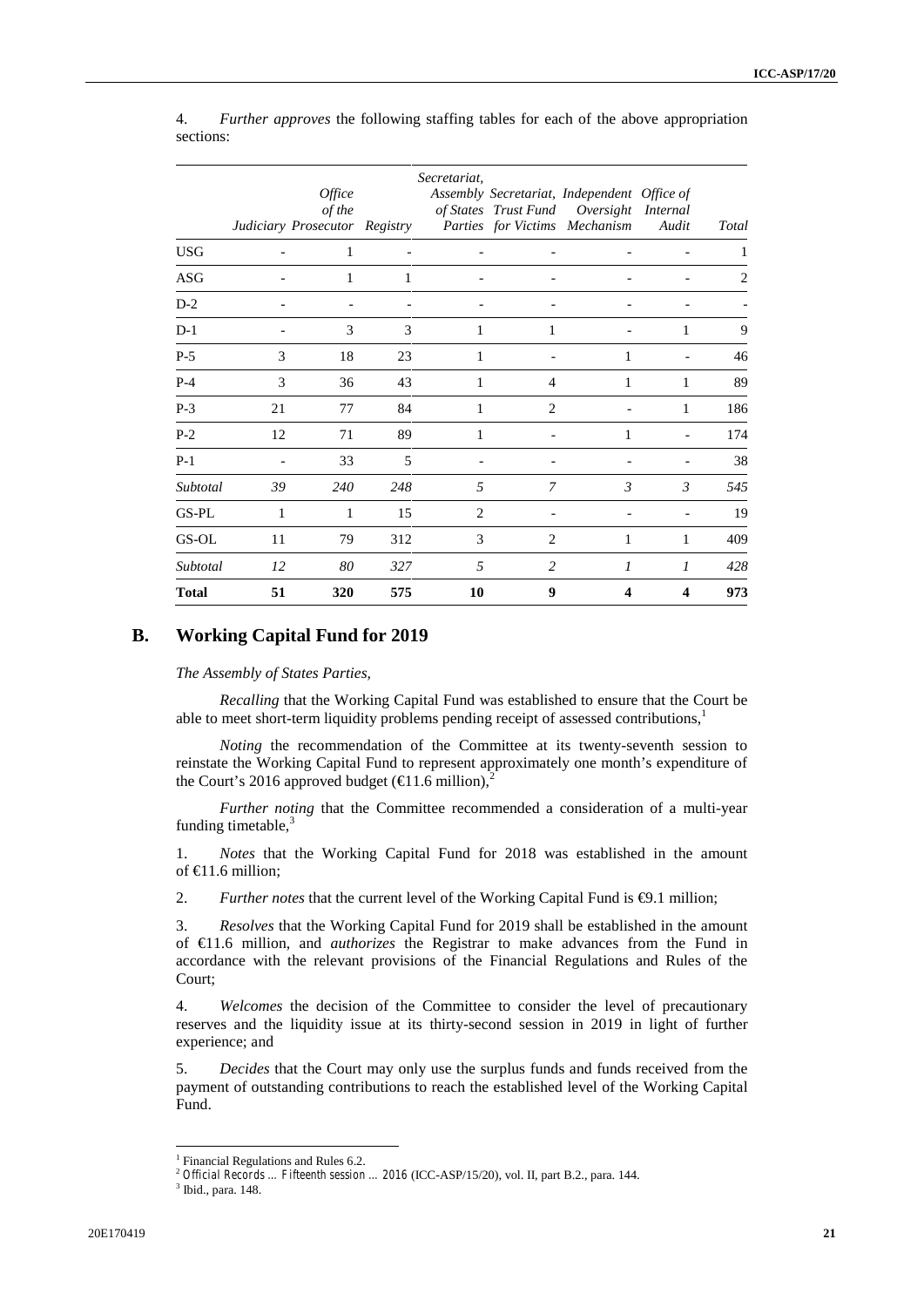# **C. Outstanding contributions**

*The Assembly of States Parties,*

*Welcoming* the report of the Bureau on the arrears of States Parties,<sup>4</sup> and in particular the conclusions and recommendations contained in that report,<sup>5</sup>

1. *Urges* all States Parties to make timely payments of assessed contributions and *requests* the Court and States Parties to make serious efforts and take necessary steps to reduce the level of arrears and outstanding contributions as far as possible to avoid liquidity issues for the Court, and *further requests* the Court to communicate to the Committee all information concerning outstanding contributions in advance of the eighteenth session of the Assembly of States Parties;

2. *Requests* the Court to develop guidelines, consistent with existing rules and regulations, for States Parties which are in arrears and subject to the provisions of article 112, paragraph 8 of the Rome Statute, and which face significant economic hardship, to enter into voluntary and sustainable payment plans, and *further requests* the Court to submit the guidelines to the Committee in advance of its thirty-second session, and to keep States Parties informed of any such payment plans and their implementation through The Hague Working Group facilitation on the budget.

### **D. Contingency Fund**

*The Assembly of States Parties,*

*Recalling* its resolutions ICC-ASP/3/Res.4 establishing the Contingency Fund in the amount of  $\epsilon 0,000,000$  and ICC-ASP/7/Res.4 requesting the Bureau to consider options for replenishing both the Contingency Fund and the Working Capital Fund,

*Recalling further* that the Contingency Fund was established to ensure that the Court can meet: a) costs associated with an unforeseen situation following a decision by the Prosecutor to open an investigation; b) unavoidable expenses for developments in existing situations that could not be accurately estimated at the time of the adoption of the budget; and c) costs associated with an unforeseen meeting of the Assembly, $<sup>6</sup>$ </sup>

*Taking note* of the advice of the Committee in the reports on the work of its eleventh, thirteenth, nineteenth and twenty-first sessions,

*Recalling* that the Assembly, at its sixteenth session decided that, should the Contingency Fund fall below €5.8 million by its seventeenth session, the Assembly would assess the need for its replenishment, bearing in mind the report of the Committee on Budget and Finance, $^7$  and regulation 6.6 of the Financial Regulations and Rules,

1. *Notes* that the current level of the Contingency Fund is  $\epsilon$ . 2 million;

2. *Decides* to maintain the Contingency Fund at the notional level of  $\epsilon$ 7.0 million for 2019;

3. *Welcomes* the decision of the Committee to consider the level of precautionary reserves and the liquidity issue at its thirty-second session in 2019 in light of further experience; and

4. *Requests* the Bureau to keep the  $\epsilon$ . 0 million threshold under review in light of further experience on the functioning of the Contingency Fund.

ICC-ASP/17/37.

<sup>5</sup> ICC-ASP/17/37, paras. 19-22.

<sup>6</sup> Financial Regulations and Rules 6.6. <sup>7</sup> *Official Records … Seventeenth session ... 2018* (ICC-ASP/17/20), vol. II, part B.2.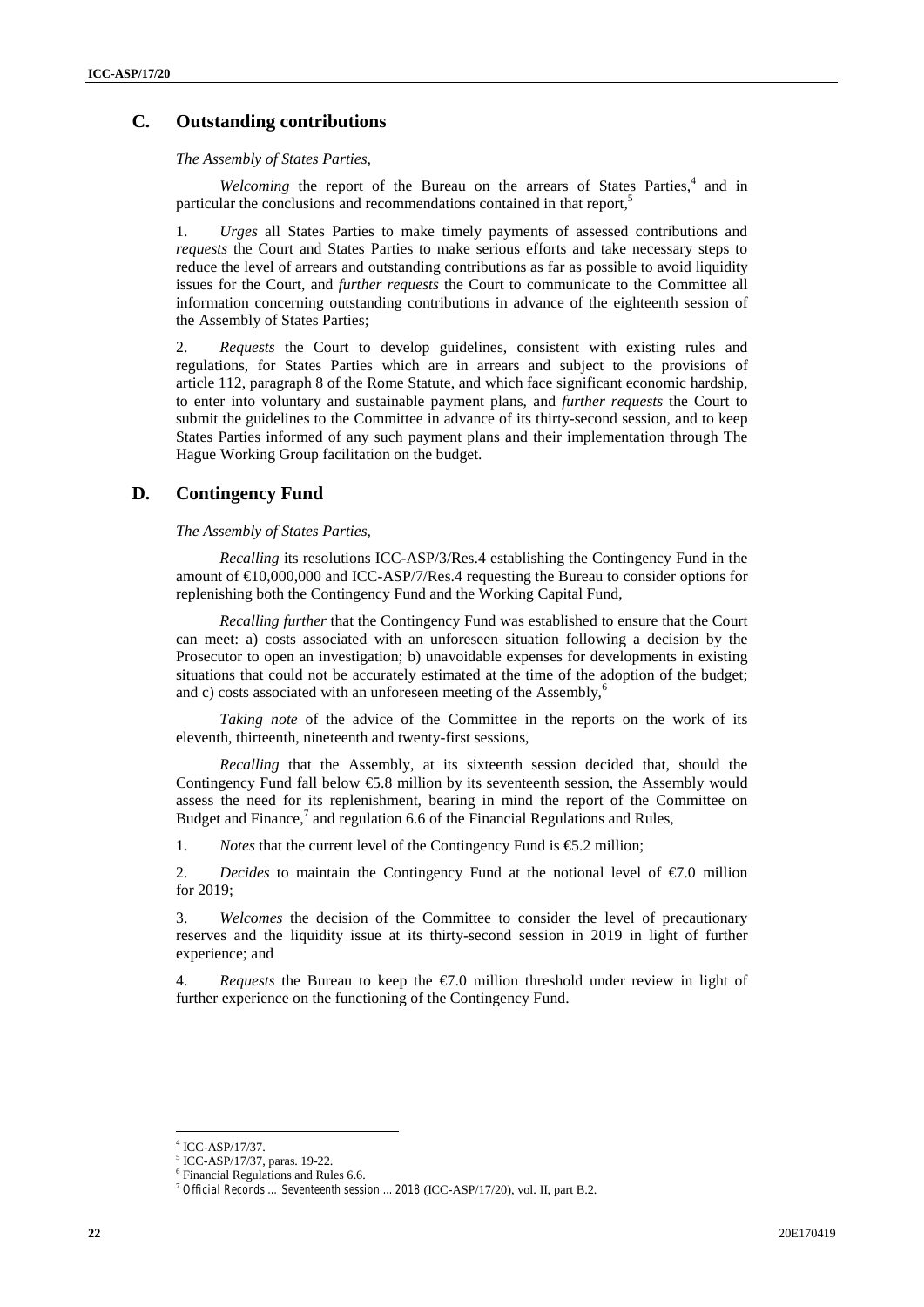# **E. Scale of assessment for the apportionment of expenses of the Court**

*The Assembly of States Parties,*

1. *Decides* that for 2019, the contributions of States Parties should be provisionally assessed, based on the agreed scale of assessment published in the report of the United Nations Committee on Contributions,<sup>8</sup> in the absence of the approved scale for 2019, and adjusted in accordance with the principles on which the scale is based; $\frac{9}{2}$ 

2. *Further decides* that the final assessments be based on the scale adopted by the United Nations General Assembly at its 73rd session for its regular budget, applied for 2019, and adjusted in accordance with the principles on which that scale is based; and

3. *Notes* that, in addition, any maximum assessment rate for the largest contributors and for the least developed countries applicable for the United Nations regular budget will apply to the Court's scale of assessment.

# **F. Financing of appropriations for 2019**

*The Assembly of States Parties,*

1. *Notes* that the payments corresponding to Major Programme VII-2 Host State Loan will reduce the level of the budget appropriations to be assessed for contributions by States Parties to €144,550,000; and

2. *Resolves* that, for 2019, assessed contributions for the budget amounting to €144,550,000, approved by the Assembly under section A, paragraph 1 of the present resolution, will be financed in accordance with regulations 5.1 and 5.2 of the Financial Regulations and Rules of the Court.

# **G. Premises of the Court**

*The Assembly of States Parties,*

1. *Takes note* of the information provided by the Court on solutions for funding of long-term capital replacements at its Headquarters in The Hague; *notes further* the endorsement made by the Committee as regards the proposal that the Court periodically present a five-year expenditure estimate along with an outlook on long-term plans; *further notes* that any capital replacement needs arising in the foreseeable future should be financed within the scope of the regular budget process to the extent the expenditure is justified; *further notes* that the Court will seek the views of the incoming main contractor, and that funding should be reviewed when major cost spikes are approaching and once the proposed longer-term estimates become available; and

2. *Reaffirms* that the Bureau is entrusted with the mandate concerning the governance structure and total cost of ownership, via its Hague Working Group which has a facilitation on the budget, or, if necessary, a subcommittee thereof; and *requests* that a report on the topic be submitted for consideration by the eighteenth session of the Assembly.

# **H. Transfer of funds between major programmes under the 2018 approved programme budget**

#### *The Assembly of States Parties,*

*Recognizing* that under regulation 4.8 of the Financial Regulations and Rules no transfer between appropriation sections may be made without authorization by the Assembly,

1. *Decides* that, in line with established practice, the Court may transfer any remaining funds between major programmes at the conclusion of 2018 should costs for activities which were unforeseen or could not be accurately estimated be unable to be absorbed

 $\frac{8}{9}$  R/73/11.<br><sup>9</sup> Rome Statute of the International Criminal Court, article 117.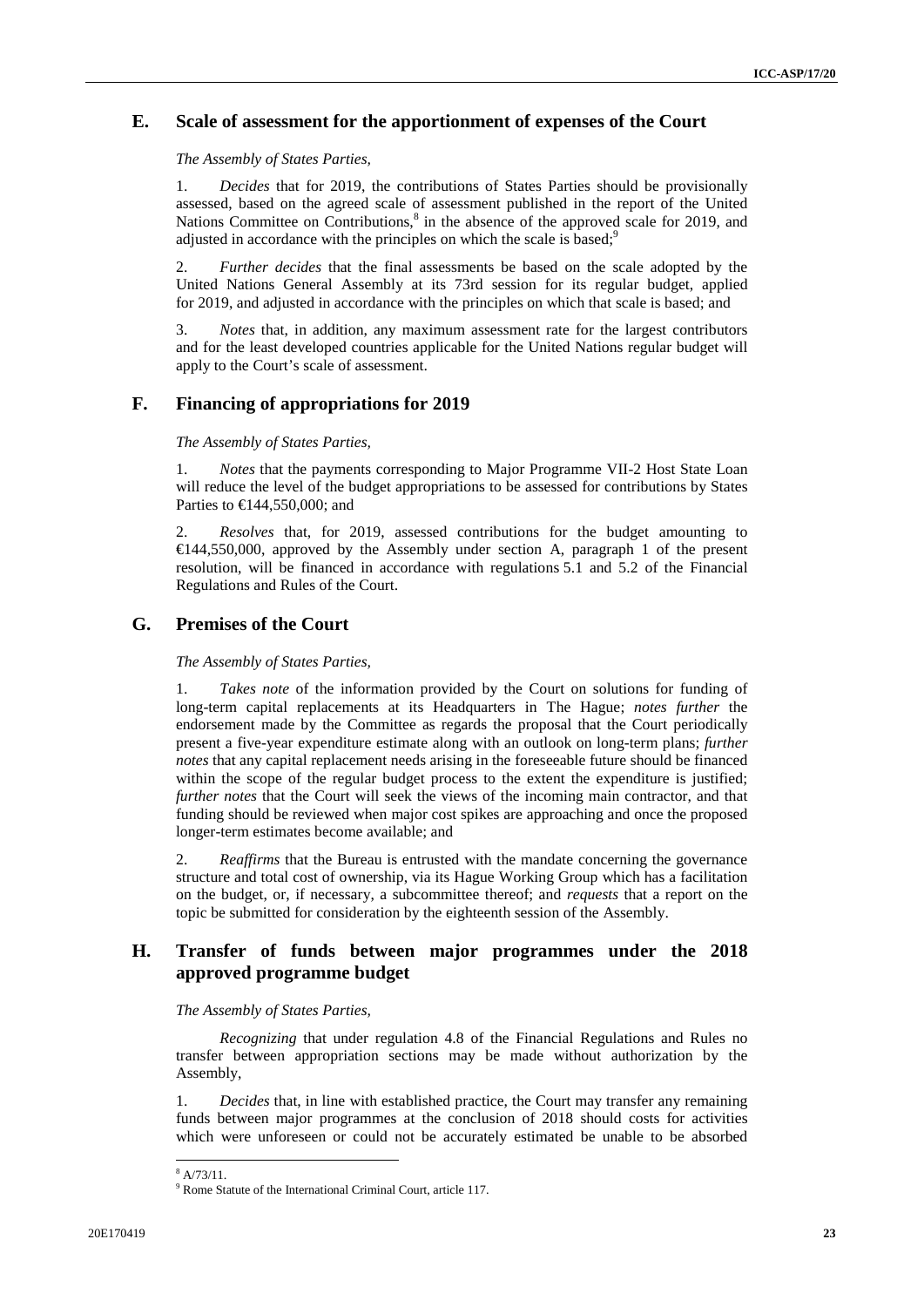within one major programme, whilst a surplus exists in other major programmes, in order to ensure that appropriations for each major programme are exhausted prior to accessing the Contingency Fund.

# **I. Audit**

*The Assembly of States Parties,*

*Having regard* to the Charter of the Audit Committee, adopted at its fourteenth session, $^{10}$  as amended,

*Noting* the Annual Report of the Audit Committee for 2018,<sup>11</sup>

*Further noting* the recommendations of the Committee on Budget and Finance that the Assembly approve one of the current members of the Committee on Budget and Finance as a member of the Audit Committee,<sup>12</sup> and that an *ad hoc* Selection Panel headed by the Coordinator of The Hague Working Group make recommendations for filling the two remaining vacant seats on the Audit Committee,<sup>13</sup>

1. *Welcomes* the Annual Report of the Audit Committee for 2018;<sup>14</sup>

2. *Notes* that the term of the External Auditor, the *Cour des comptes*, will end with the financial statements of the Court and the Trust Fund for Victims for 2019, and *further notes* that a detailed selection procedure for procurement of an External Auditor will be completed in time for the eighteenth session of the Assembly of States Parties;

3. *Decides* to appoint Ms. Margaret Wambui Ngugi Shava (Kenya) as a member of the Audit Committee for a term of three years starting on 1 January 2019, while serving as an active member of the Committee on Budget and Finance; and

4. *Takes note* of the recommendations made by the *ad hoc* Selection Panel and *further decides* to appoint Mr. Herman Ebskamp (Netherlands) and Mr. Aiman Hija (Australia) as members of the Audit Committee for a term of three years starting on 1 January 2019.

# **J***.* **Budget Management Oversight**

*The Assembly of States Parties,*

1. *Notes* that the Strategic Plans of the Court and the Office of the Prosecutor are dynamic and are updated on a regular basis;

2. *Notes* the intention of the Court, the Office of the Prosecutor and the Registry to prepare Strategic Plans for the period 2019-2021 in the first quarter of 2019, *stresses* the importance of receiving Strategic Plans at the earliest possible time, and preferably before the beginning of the Strategic Plan period, and *requests* the Court, the Office of the Prosecutor and the Registry to update States Parties on the development of those plans;

3. *Renews* its invitation to the Office of the Prosecutor to inform the Bureau on the implementation of its Strategic Plan for 2016-2018, and any lessons learnt*;*

*Reiterates* the importance of strengthening the relationship and coherence between the strategic planning process and the budgetary process, which is crucial for the credibility and sustainability of the longer-term strategic approach;

5. *Recalls* its invitation to the Court to hold annual consultations with the Bureau in the first trimester on the implementation of its strategic plans during the previous calendar year, with a view to improving performance indicators;

6. *Welcomes* the progress made by the Court in the area of risk management, specifically in relation to the establishment of the Risk Management Committee and the organization of training sessions for risk owners;

<sup>&</sup>lt;sup>10</sup> Official Records ... Fourteenth session ... 2015 (ICC-ASP/14/20), vol. II, part B.3, annex IV.<br><sup>11</sup> Official Records ... Seventeenth session ... 2018 (ICC-ASP/17/20), vol. II, part B.2, annex VI.<br><sup>12</sup> Ibid., part B.2

 $14$  Ibid., annex VI.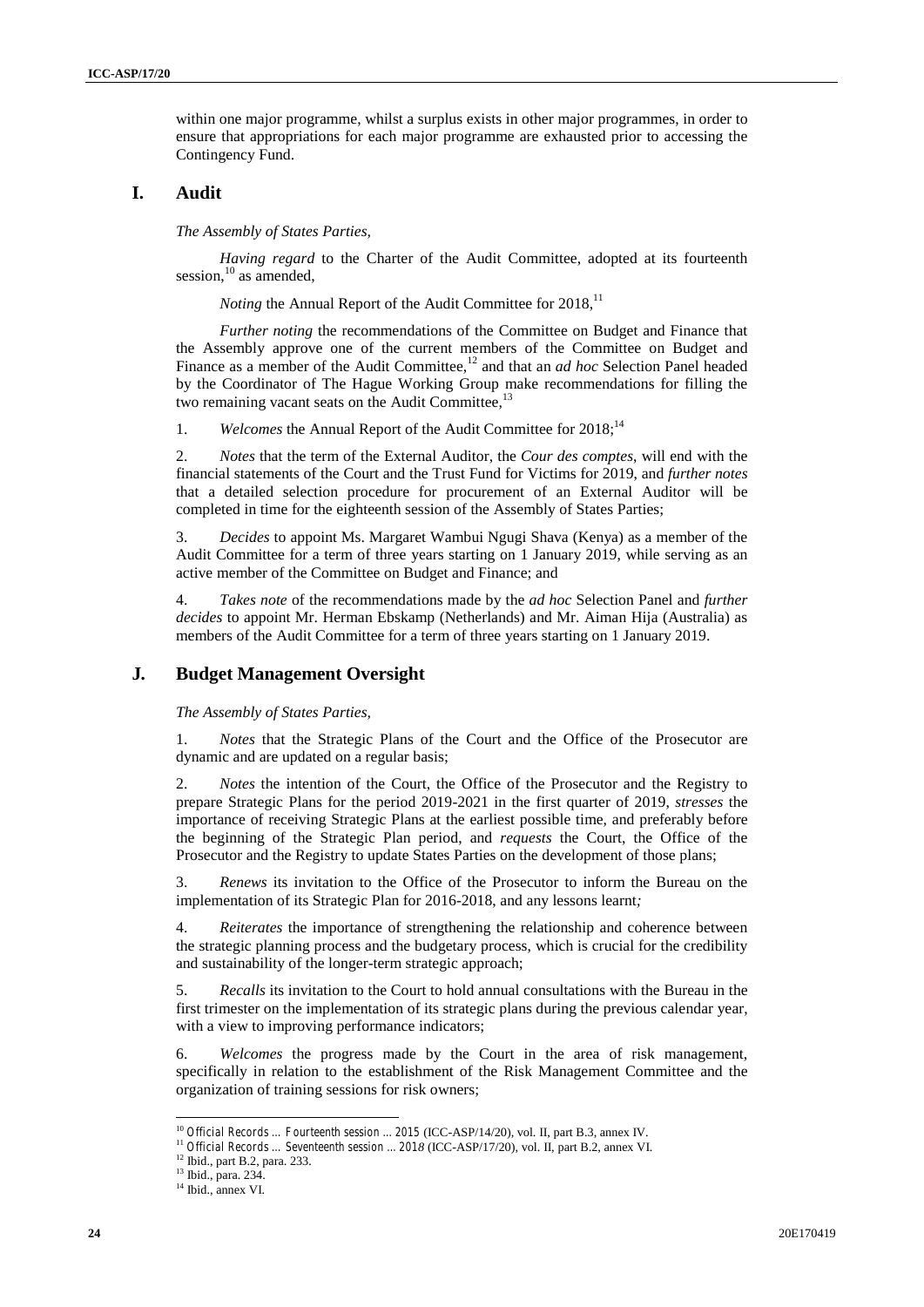7. *Notes* the oversight roles of the Audit Committee, the Committee on Budget and Finance, the External Auditor, the Independent Oversight Mechanism, and the Office of Internal Audit, and *recommends* that these bodies continue to expand their coordination in order to improve the timely exchange of information and reporting of results amongst them, the organs of the Court, the Bureau, and the Assembly, to optimize their oversight capacities and to avoid duplication of competence and work.

# **K. Development of budget proposals**

*The Assembly of States Parties,*

1. *Requests* the Court to present a sustainable budget proposal for its 2020 programme budget, based on transparent and strict financial assessments and needs-analysis. Proposed increases above the level of the 2019 approved budget should be requested only when necessary for the purpose of mandated activities and after all possible steps have been taken to finance such increases through savings and efficiencies;

2. *Recalls* that the proposed programme budget should present the costs for the following year by first highlighting the costs of maintaining current activities, then proposing changes to those activities including full costings of such changes;

3. *Invites* the Court to continue to ensure a stringent internal budgetary process steered by the Registry as part of an annual cycle taking into account past expenditure and leading to a sound and transparent budget proposal, thus allowing the Court to manage its financial situation responsibly;

4. *Welcomes* the constructive dialogue between the Committee on Budget and Finance and the Court at the thirtieth session of the Committee on the presentation of budget proposals and *requests* the Court to set Court-wide annual efficiency targets and to present an annex to the 2020 programme budget on the achievements of these efficiency targets, as well as detailed information which clearly distinguishes, to the extent possible, between savings, efficiencies, non-recurrent cost reductions and additional cost reductions achieved in 2019 and estimations for 2020; and *welcomes* the recommendations of the Committee in relation to the presentation of this information. The Committee will be updated ahead of its thirty-third session on the measures taken by the Court and will include its comments in its reports to the Assembly of States Parties.

# **L. A strategic approach to an improved budgetary process**

*The Assembly of States Parties,*

*Bearing in mind* the independence and confidentiality required to allow the Judiciary and the Office of the Prosecutor to carry out its duties,

1. *Emphasizes* the central role that the report of the Committee on Budget and Finance has on budget discussions in preparation for the Assembly sessions, and *requests* the Committee to ensure that its reports are published as soon as possible after each session;

2. *Reiterates* that in principle documentation should be submitted at least 45 days before the beginning of the respective session of the Committee in both working languages of the Court;

3. *Stresses* the utmost importance of achieving economies of scale, streamlining activities, identifying potential duplications and promoting synergies within as well as between the different organs of the Court;

4. *Welcomes* the Court's continued efforts to fully implement the "One-Court principle" when establishing the proposed programme budget, which has resulted in improvements to the budgetary process;

5. *Welcomes* the inclusion of comparative tables in the report of the Committee showing the yearly increases in approved programme budgets 2013-2018 and budget allocation per active investigation in Major Programme II and *invites* the Court to include updated versions of these tables in future budget proposals;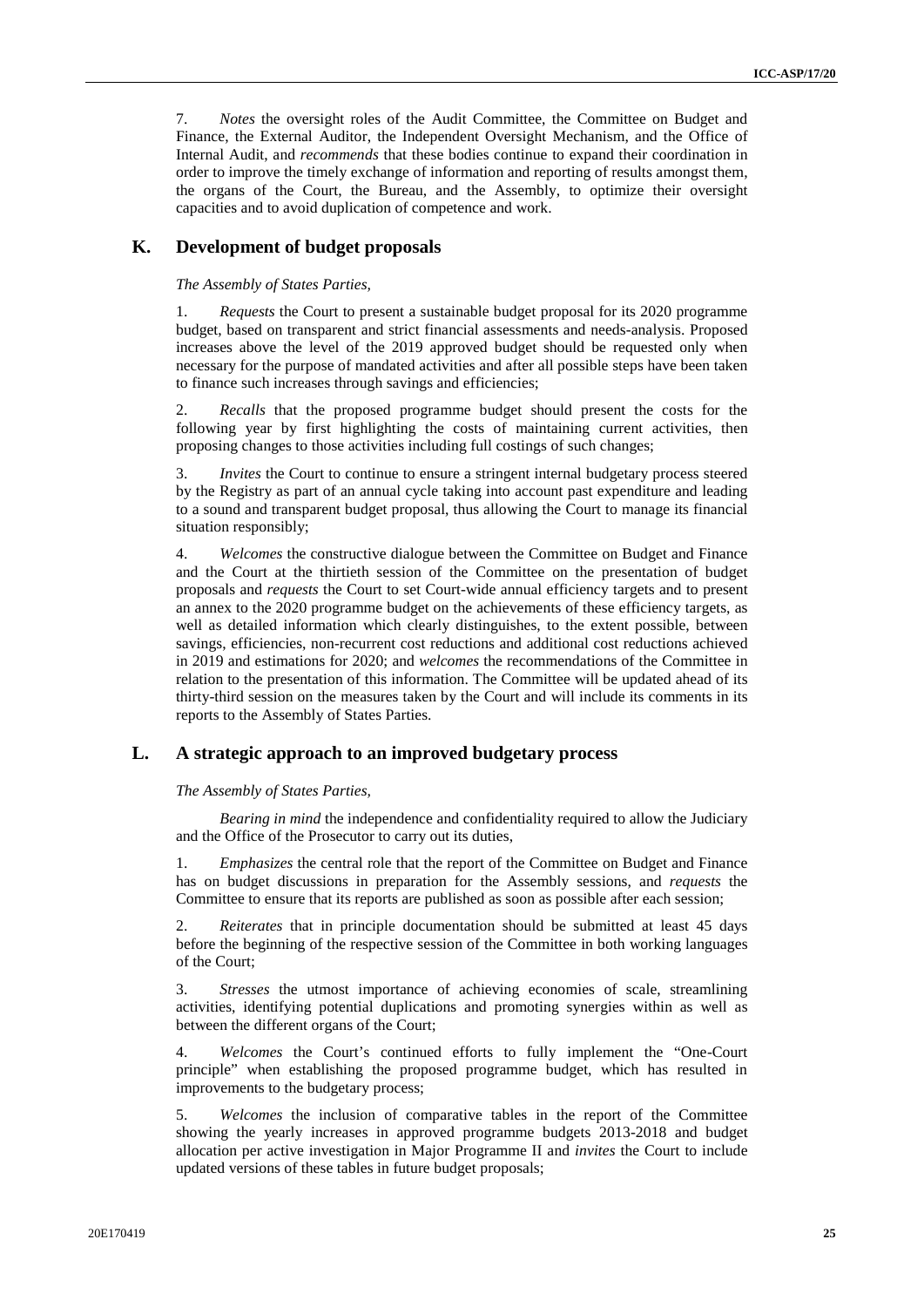6. *Welcomes* the continued work of the Court on the topic of performance indicators as an important tool to fulfil its functions, in particular with regard to effective leadership and management, and *encourages* the Court to continue to share with States Parties any update on the development of performance indicators;

7. *Invites* the Board of Directors of the Trust Fund for Victims to consider the recommendations of the Committee on the Secretariat of the Trust Fund for Victims, *encourages* the Secretariat of the Trust Fund for Victims to continue its close coordination with the other organs of the Court, and *requests* the Independent Oversight Mechanism to conduct an evaluation of the administration of the Secretariat of the Trust Fund for Victims with a view to increasing its efficiency and effectiveness in implementing its mandate as set out in resolution ICC-ASP/3/Res.7, and to report to the President of the Assembly, who shall share it with the Assembly in the first half of 2019;

8. *Requests* the Court, in consultation with the Committee, to continue to develop its budgetary process, guided by the Registry, by:

(a) Further strengthening the "One-Court principle" by ensuring that the budget process and its underlying assumptions and objectives are based on coordinated and robust strategic planning and prioritization;

(b) Further enhancing dialogue and information sharing between the Court and States Parties on the assumptions, objectives and priorities which underpin the draft programme budget at an early stage;

Employing maximum flexibility in the management of its human resources in reacting to unexpected situations, and to the extent possible redeploying resources based on actual workload requirements;

(d) Continuing to explore ways to preserve the Court's long-term ability to deliver on its mandate effectively and efficiently, while being mindful of the financial constraints of States Parties;

(e) Enhancing the dialogue and information sharing between the Court and States Parties on potential medium-term cost drivers with a view to enhancing budget predictability;

(f) Continuing to make all efforts to ensure accurate forecasting and expenditure in all budget lines;

9. *Requests* the Court to continue submitting its annual report on activities and programme performance including, as appropriate, relevant information on the approved budget, expenditure and variance at the sub-programme level with all budget lines, as well as the provisional expenditures and revenues for all trust funds administered by the Court, also being provided by the Court in its financial statements;

10. *Requests* the Court to provide to States Parties monthly figures on cash flow, showing balances of the General Fund, the Working Capital Fund and the Contingency Fund; the status of assessed contributions; and monthly and annual cash flow forecasts;

11. *Commits* itself to financial practices which give utmost priority to the annual budget cycle and *calls for* a restrictive use of multi-annual funds administered outside the cycle.

#### **M. Human Resources**

*The Assembly of States Parties,*

*Recalling* its decision, during its fifteenth session,<sup>15</sup> to approve the implementation of all the elements of the new compensation package applicable as of 1 January 2017, in alignment with the changes and timelines approved by the United Nations General Assembly,

<sup>&</sup>lt;sup>15</sup> ICC-ASP/15/Res.1, section N, para. 1.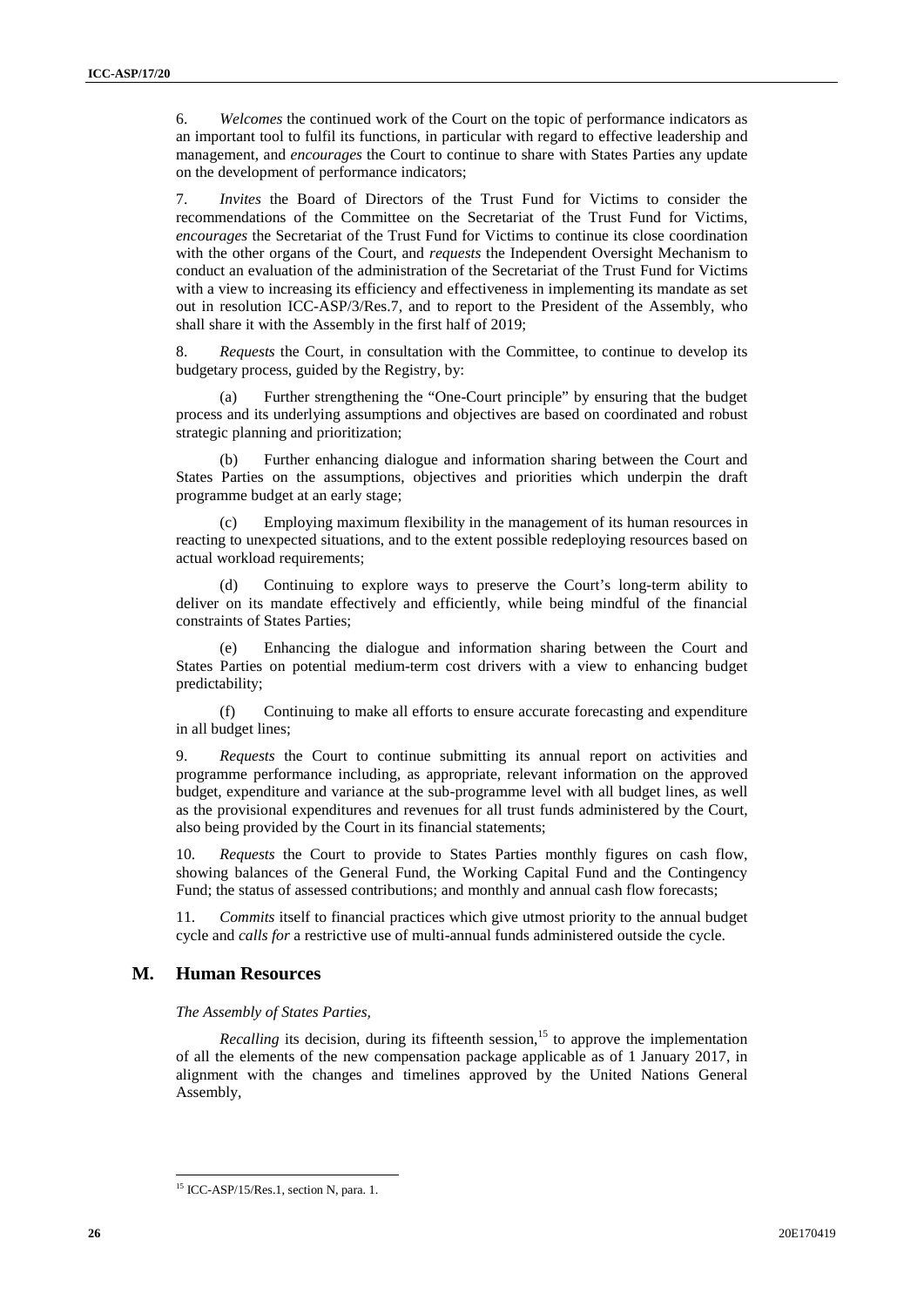*Further noting* the report of the Committee on Budget and Finance on the work of its twenty-eighth session, which welcomed the development of the policy put forward by the Court regarding the compensation review package, $\frac{1}{6}$ 

1. *Welcomes* the work undertaken by the Court to implement the changes with respect to the new compensation package for staff members in the Professional and higher categories in conformity with the United Nations common system standards;

2. *Notes* that the Court has received the full text of the amended Staff Rules relating to the United Nations education grant, special education grant and related benefits, and that the Court is in the process of aligning its Staff Rules accordingly;

3. *Requests* the Court to submit to the Committee, at its thirty-second session, and to the Assembly, during its eighteenth session, the full text of the amended provisional Staff Rules related to the education grant, special education grant and related benefits, pursuant to regulation 12.2 of the Staff Regulations;

4. *Notes* the Administrative Instruction on the Classification and Reclassification of Posts promulgated by the Registrar,<sup>17</sup> *requests* the Committee to review the Administrative Instruction at its thirty-second session and to report to the Assembly, *decides* not to approve any requested reclassifications for 2019, *stresses* that reclassifications of posts cannot be used as a promotion tool or as a consequence of increased workloads and *recalls* the importance of fairness and transparency in all Human Resources decision-making;

5. *Notes* the External Auditor's recommendation that the Court strive to apply a unified set of Human Resources management policies through the same operational rules with the Registry responsible for maintaining, developing and promoting these unified Court-wide Human Resources rules, in cooperation with the other organs; and

6. *Notes* the External Auditor's recommendation that the Court develop and publish an ethics charter.

### **N. Referrals by the Security Council**

*The Assembly of States Parties,*

*Noting with concern* that, to date, expenses incurred by the Court due to referrals by the United Nations Security Council<sup>18</sup> have been borne exclusively by States Parties,

*Recalling* that, pursuant to article 115 of the Rome Statute, expenses of the Court and the Assembly shall be provided, inter alia, by funds of the United Nations, subject to the approval of the General Assembly, in particular in relation to the expenses incurred due to referrals by the Security Council,

*Mindful* that, pursuant to article 13, paragraph 1, of the Relationship Agreement between the Court and the United Nations, the conditions under which any funds may be provided to the Court by a decision of the General Assembly of the United Nations shall be subject to separate arrangements,

1. *Notes* the report of the Registry on the approximate costs allocated so far within the Court in relation to referrals by the Security Council,<sup>19</sup> and *notes* that to date the approved budget allocated in relation to the referrals amounts to approximately  $\bigoplus$  million, borne exclusively by States Parties;

2. *Encourages* States Parties to continue discussions on a possible way forward on this issue; and

3. *Invites* the Court to continue including this matter in its institutional dialogue with the United Nations and to report thereon to the eighteenth session of the Assembly.

<sup>&</sup>lt;sup>16</sup> *Official Records … Sixteenth session … 2017* (ICC-ASP/16/20), vol. II, part B.1, para. 105. <sup>17</sup> ICC/AI/2018/002, 22 November 2018.

<sup>&</sup>lt;sup>18</sup> United Nations Security Council resolutions 1593 (2005) and 1970 (2011).<br><sup>19</sup> ICC-ASP/17/27.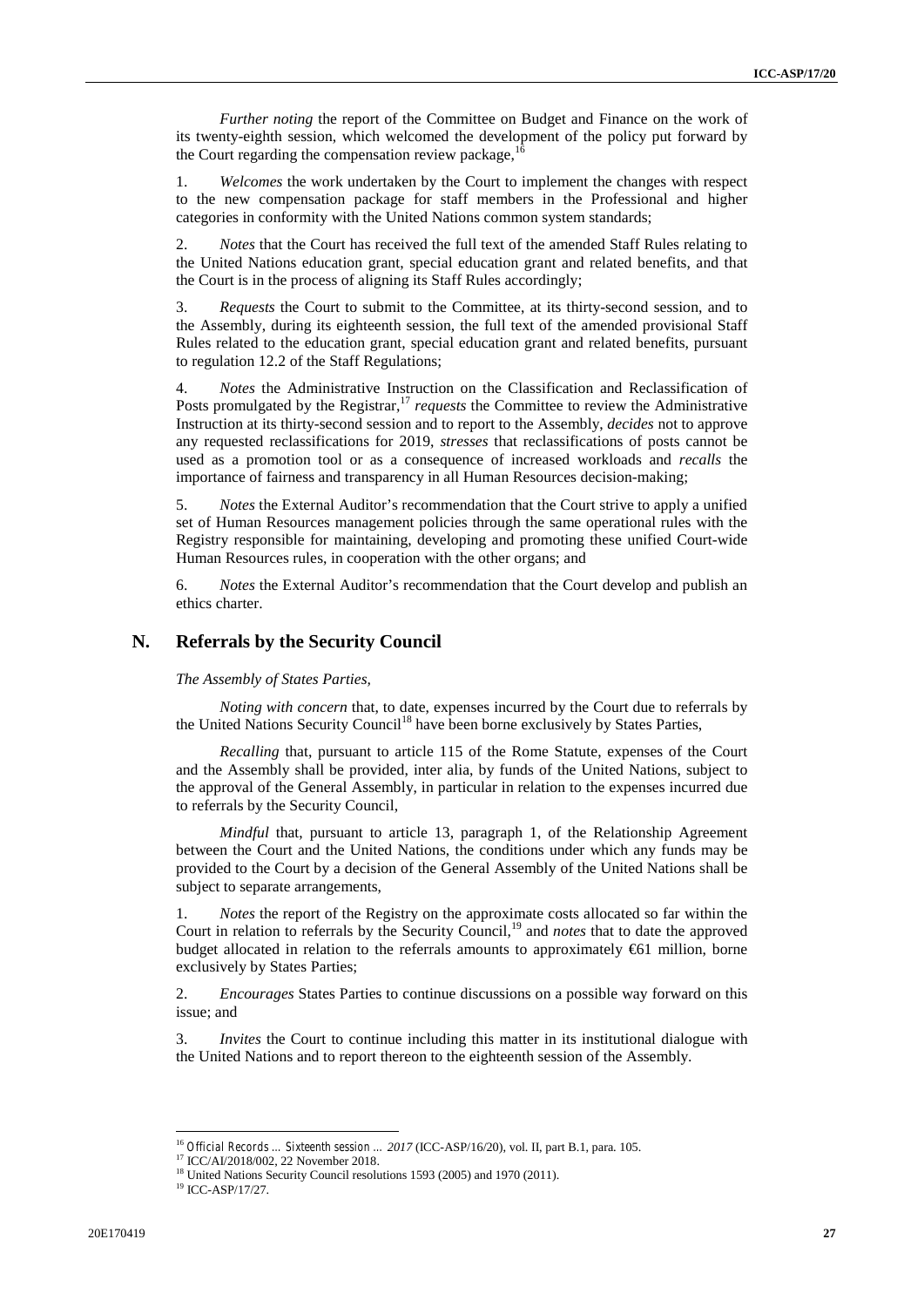# **O***.* **Amendments to the Financial Regulations and Rules**

*The Assembly of States Parties,*

*Having regard* to the Financial Regulations and Rules<sup>20</sup> adopted at its first session on 9 September 2002, as amended,

*Bearing in mind* the recommendations of the Committee on Budget and Finance at its thirtieth session. $^{21}$ 

1. *Decides* to amend Financial Regulations 5, 6 and 7, and Rules 105.1 and 105.2 as set forth in the annex to this resolution.

# **P***.* **Five-Year Information Technology and Information Management Strategy**

*The Assembly of States Parties,*

*Noting* the recommendation of the Committee at its thirty-first session with regard to multi-year budgeting of the Five-Year IT/IM Strategy,  $^{22}$ 

1. *Requests* the Court to provide the Committee, at its thirty-second session, with a solution within the parameters of the Financial Regulations and Rules for the transfer of unspent funds of the Strategy, caused by objective delays in procurement, from one financial year to the following.

# **Q. Amendments to the Rules of Procedure of the Committee on Budget and Finance**

*The Assembly of States Parties,*

1. *Takes note* of the proposed amendments to the Rules of Procedure of the Committee on Budget and Finance contained in paragraphs 23 to 25 and annex V of the report of the Committee on the work of its thirtieth session; $^{23}$ 

2. *Recalls* that all proposed amendments shall be justified for the Assembly to consider their adoption, bearing in mind that the Assembly of States Parties is the only decision making body having the necessary authority to review its resolutions;

3. *Requests* the Committee to provide more detailed background information on the proposed amendments; and

4. *Requests* The Hague Working Group to discuss the proposed amendments, including any additional information provided by the Committee, in the context of the budget facilitation, with a view to enabling the Assembly to take a decision, as appropriate.

<sup>20</sup> *Official Records … First session … 2002* (ICC-ASP/1/3 and Corr.1), part II.D. <sup>21</sup> *Official Records … Seventeenth session ... 2018* (ICC-ASP/17/20), vol. II, part B.1, paras. 133-136, 138-140 and annexes VI and VII.

 $^{22}$  Ibid., part B.2, para. 104.<br> $^{23}$  Ibid., part B.1.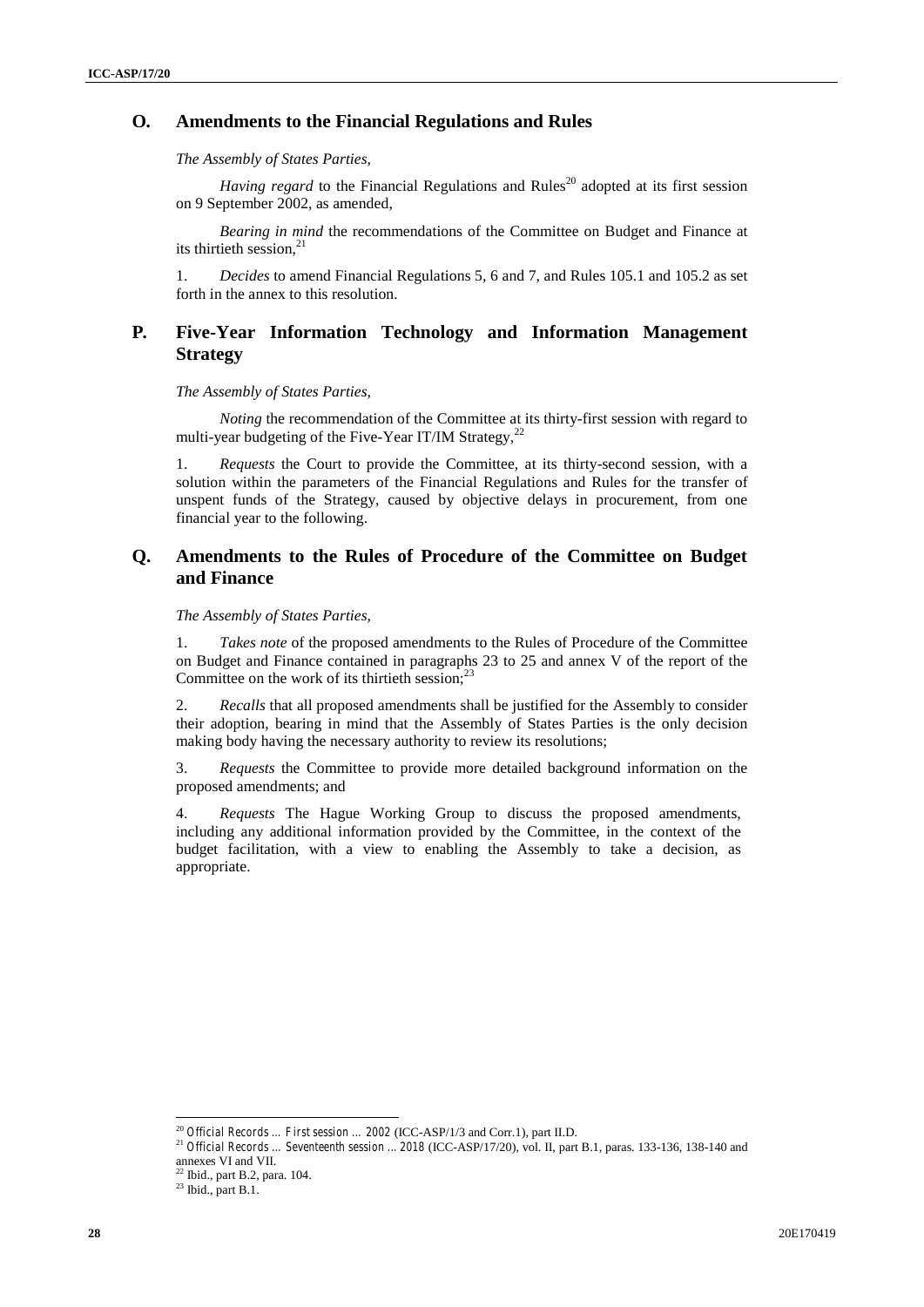# **Annex**

# **Amendments to the Financial Regulations and Rules**

# **A. Amendments concerning the financial obligations of withdrawing States Parties**

#### **Regulation 5: Provision of funds**

5.1 The funds of the Court shall include:

(a) Assessed contributions made by States Parties in accordance with article 115, subparagraph (a), of the Rome Statute;

(b) Funds provided by the United Nations in accordance with article 115, subparagraph (b), of the Rome Statute;

(c) Voluntary contributions by Governments, international organizations, individuals, corporations and other entities, in accordance with article 116 of the Rome Statute;

(d) Such other funds to which the Court may become entitled or may receive.

5.2 The appropriations, subject to the adjustments effected in accordance with the provisions of regulation 5.4, shall be financed by contributions from States Parties in accordance with an agreed scale of assessment, as provided for in article 117 of the Rome Statute. This scale shall be based on the scale adopted by the United Nations for its regular budget, and adjusted in accordance with the principles on which that scale is based, in order to take into account the differences in membership between the United Nations and the Court. The scale shall be adopted by the Assembly of States Parties. Pending the receipt of such contributions, the appropriations may be financed from the Working Capital Fund.

5.3 The appropriations provided for in regulation 4.2 shall be financed from the assessed contributions from States Parties in accordance with regulation 5.2 up to a limit to be decided upon by the Assembly of States Parties in each budget resolution. Pending the receipt of such contributions, the appropriations may be financed from the Working Capital Fund.

5.4 The contributions of States Parties shall be assessed for a financial period on the basis of the appropriations approved by the Assembly of States Parties for that financial period. Adjustments to the assessments of States Parties shall be made in respect of:

(a) Any balance of the appropriations surrendered under regulation 4.7;

(b) Contributions resulting from the assessment of new States Parties under the provisions of regulation 5.10;

Reassessed contributions of withdrawing States Parties under the provisions of regulation 5.12;

(d) Miscellaneous income.

 $5.5<sup>1</sup>$  After the Assembly of States Parties has reviewed and adopted the budget and determined the amount of the Working Capital Fund or the Contingency Fund if the Assembly of States Parties has determined in accordance with regulation 6.6 that the Fund shall be financed from assessed contributions, the Registrar shall:

(a) Transmit the relevant documents to the States Parties;

(b) Inform the States Parties of their commitments in respect of annual assessed contributions and advances to the Working Capital Fund or the Contingency Fund;

(c) Request them to remit their contributions and advances.

 $<sup>1</sup>$  As amended by ICC-ASP/4/Res. 10.</sup>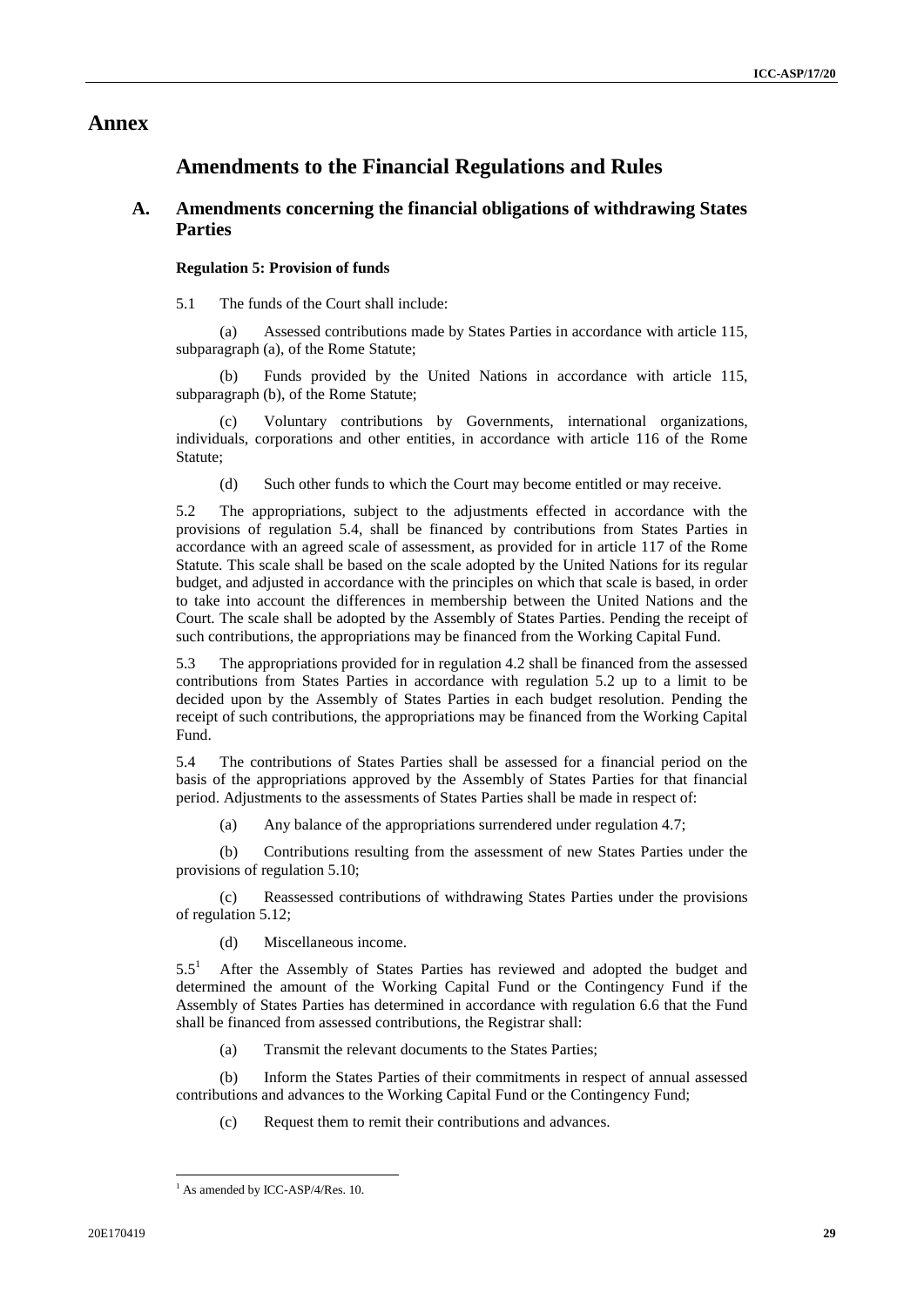**Rule 105.1**

**Time frame for application of regulation 5.5**

#### **The Registrar shall comply with regulation 5.5 within thirty days of the decision by the Assembly of States Parties approving the budget and the level of the Working Capital Fund.**

5.6 Assessed contributions and advances shall be considered as due and payable in full within thirty days of the receipt of the communication of the Registrar referred to in regulation 5.5 or as of the first day of the calendar year to which they relate, whichever is the later. As of 1 January of the following calendar year, the unpaid balance of such contributions and advances shall be considered to be one year in arrears.

 $5.7<sup>2</sup>$  Contributions and advances to the Working Capital Fund and, as appropriate, to the Contingency Fund, shall be assessed and paid in the currency of the statutory headquarters of the Court. The contributions and advances to the Working Capital Fund and, as appropriate, to the Contingency Fund, may also be paid in any other currency that is freely convertible into the currency of the statutory headquarters of the Court. Any currency exchange cost will be borne by the State Party which decided to pay in a currency other than the currency of the statutory headquarters of the Court.

### **Rule 105.2**

#### **Applicable rate of exchange for contributions**

**The equivalent in euros of contributions paid in other currencies is calculated at the most favourable rate of exchange available to the Court on the date of payment.**

 $5.8<sup>3</sup>$  Payments made by a State Party shall be credited first to the Working Capital Fund, then to the contributions due to the General Fund, and then to the Contingency Fund, in the order in which the State Party was assessed.

5.9 The Registrar shall submit to each meeting of the Assembly of States Parties a report on the collection of contributions and advances to the Working Capital Fund.

5.10 New States Parties shall be required to make contributions for the year in which they become States Parties and to provide their proportion of the total advances to the Working Capital Fund at rates to be determined by the Assembly of States Parties.

New States Parties shall be required to make a contribution to the total cost of the permanent premises at the time of their ratification, acceptance, approval of or accession to the Rome Statute.

5.11 A State Party shall not be discharged, by reason of its withdrawal from the Rome Statute, from any financial obligations, including, but not limited to, that State Party's contribution to the total costs of the permanent premises and any other multi-year financial obligations which have accrued while it was a Party to the Rome Statute.

5.12 States Parties that withdraw from the Rome Statute shall be required to make proportional payments of the assessed annual contributions related to the year in which the withdrawal takes effect. The State Party's final financial status will be determined on the basis of its share in:

- (a) A cash surplus in the budget, if any;
- (b) The Working Capital Fund; and
- (c) The Contingency Fund.

<sup>&</sup>lt;sup>2</sup> As amended by resolution ICC-ASP/4/Res.10.  $3^3$  As amended by resolution ICC-ASP/3/Res.4, annex.